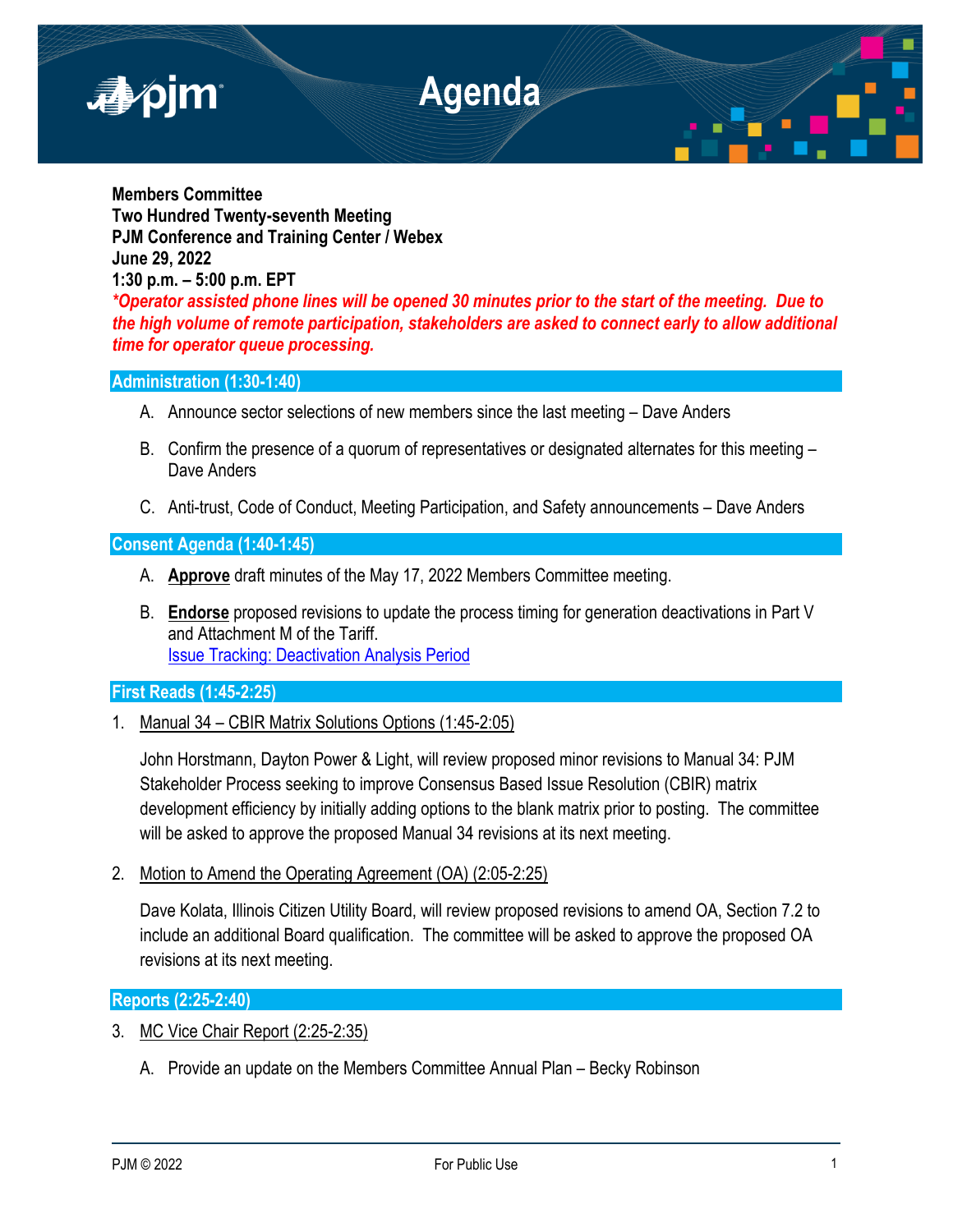

# 4. Webinar Feedback (2:35-2:40)

Stakeholders may raise any items identified for further discussion from the June 27, 2022 Members Committee Webinar.

## **Future Agenda Items (2:40)**

| <b>Future Meeting Dates and Materials</b> |             |                                                                              | <b>Materials Due</b><br>8<br>to Secretary | <b>Materials</b><br><b>Published</b> |
|-------------------------------------------|-------------|------------------------------------------------------------------------------|-------------------------------------------|--------------------------------------|
| <b>Date</b>                               | <b>Time</b> | Location                                                                     |                                           |                                      |
| <b>July 27, 2022</b>                      | $1:15$ p.m. | PJM Conference & Training Center and<br>WebEx                                | July 15, 2022                             | July 20, 2022                        |
| <b>September 21, 2022</b>                 | $1:15$ p.m. | PJM Conference & Training Center and<br>WebEx                                | September 9, 2022                         | September 14, 2022                   |
| October 26, 2022                          | 9:00 a.m.   | Hyatt Regency Chesapeake Bay Golf<br>Resort, Spa and Marina in Cambridge, MD | October 14, 2022                          | October 19, 2022                     |
| <b>November 16, 2022</b>                  | $1:15$ p.m. | PJM Conference & Training Center and<br>WebEx                                | November 4, 2022                          | November 9, 2022                     |
| <b>December 21, 2022</b>                  | $1:15$ p.m. | PJM Conference & Training Center and<br>WebEx                                | December 9, 2022                          | December 14, 2022                    |

Author: M. Greening

#### **Antitrust:**

You may not discuss any topics that violate, or that might appear to violate, the antitrust laws including but not limited to agreements between or among competitors regarding prices, bid and offer practices, availability of service, product design, terms of sale, division of markets, allocation of customers or any other activity that might unreasonably restrain competition. If any of these items are discussed the chair will re-direct the conversation. If the conversation still persists, parties will be asked to leave the meeting or the meeting will be adjourned.

#### **Code of Conduct:**

As a mandatory condition of attendance at today's meeting, attendees agree to adhere to the PJM Code of Conduct as detailed in PJM Manual M-34 section 4.5, including, but not limited to, participants' responsibilities and rules regarding the dissemination of meeting discussion and materials.

#### **Public Meetings/Media Participation:**

Unless otherwise noted, PJM stakeholder meetings are open to the public and to members of the media. Members of the media are asked to announce their attendance at all PJM stakeholder meetings at the beginning of the meeting or at the point they join a meeting already in progress. Members of the Media are reminded that speakers at PJM meetings cannot be quoted without explicit permission from the speaker. PJM Members are reminded that "detailed transcriptional meeting notes" and white board notes from "brainstorming sessions" shall not be disseminated. Stakeholders are also not allowed to create audio, video or online recordings of PJM meetings. PJM may create audio, video or online recordings of stakeholder meetings for internal and training purposes, and your participation at such meetings indicates your consent to the same.

#### **Participant Identification in Webex:**

When logging into the Webex desktop client, please enter your real first and last name as well as a valid email address. Be sure to select the "call me" option. PJM support staff continuously monitors Webex connections during stakeholder meetings. Anonymous users or those using false usernames or emails will be dropped from the teleconference.